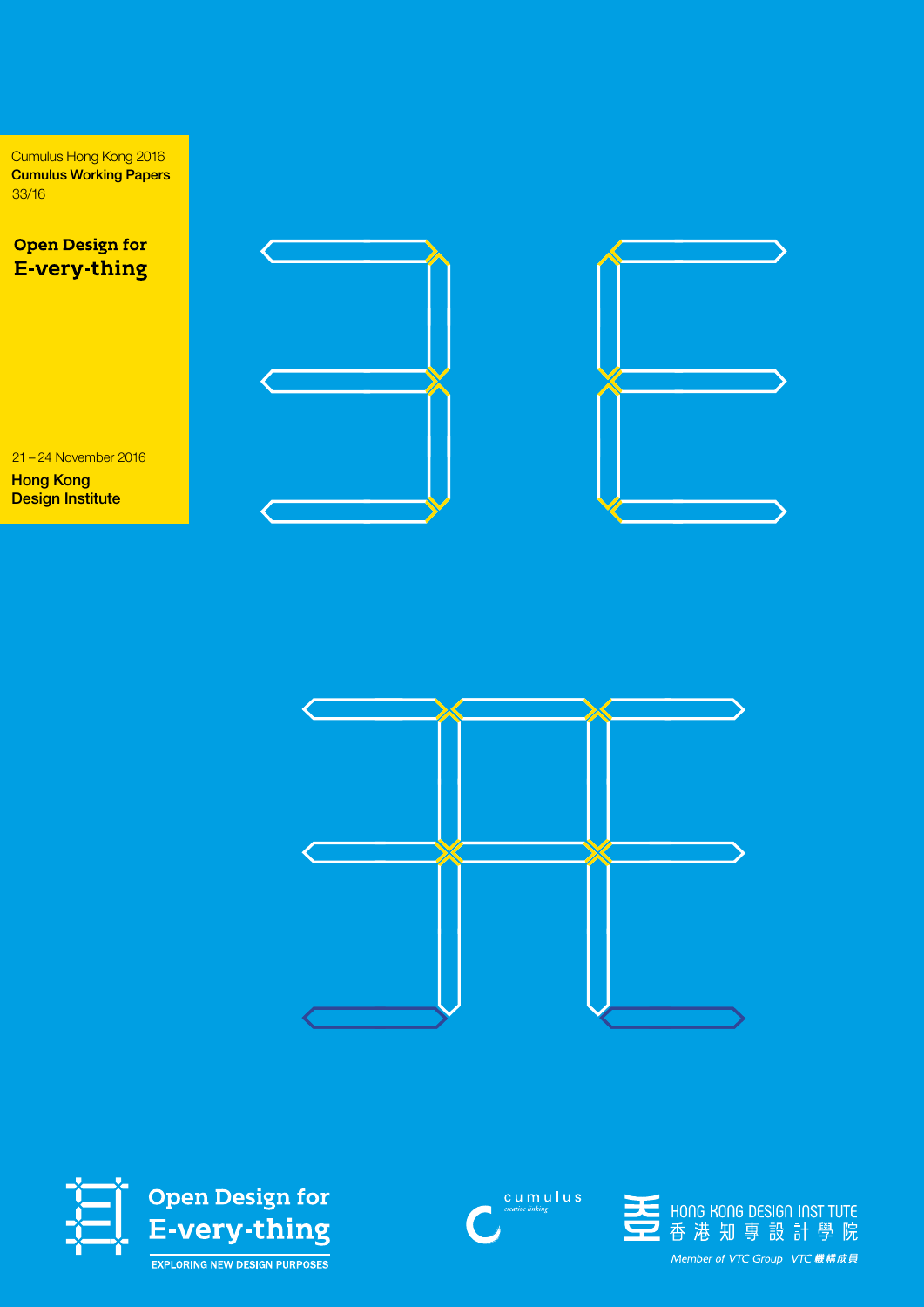Copyright © 2017 Hong Kong Design Institute and Cumulus International Association of Universities and Colleges of Art, Design and Media

**EDITORS** Cecile Kung, Elita Lam and Yanki Lee/ Hong Kong Design Institute

All content remains the property of authors, editors and institutes.

Hong Kong Design Institute 3 King Ling Road Tseung Kwan O New Territories Hong Kong www.hkdi.edu.hk

Cumulus International Association of Universities and Colleges of Art, Design and Media Aalto University School of Arts Design and Architecture PO BOX 31000, 00076 Aalto Finland www.cumulusassociation.org

Printed in Hong Kong, March 2017

ISBN 978-952-60-0080-0 (print) ISBN 978-952-60-0081-7 (pdf)

ISSN 1795 1879 Cumulus working papers (pdf) ISSN 1456 307X Cumulus working papers (print)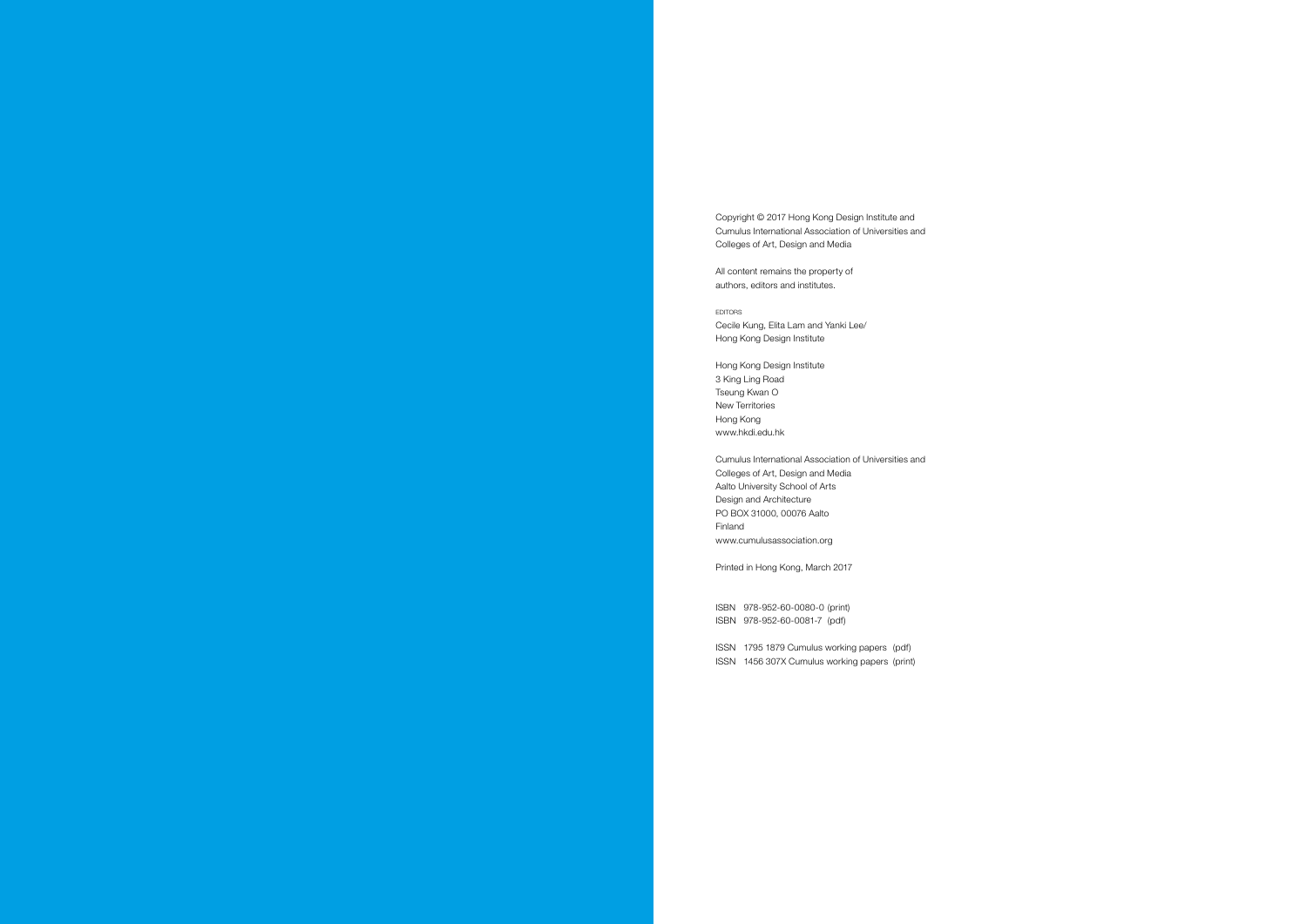007

# Cumulus Hong Kong 2016 Organising Committee

Leslie Lu, Principal/Hong Kong Design Institute

Daniel Chan, Michael Chan, Shaun Cheung, Shirley Cheung, Eureka Chiu, Sannia Ho, Kaman Hui, Phoebe Hui, Cecile Kung, Rani Janday, Cherry Lam, Elita Lam, Carling Lau, Luna Lau, Frieda Lee, Yanki Lee, Beam Leung, Tony Liu, Stephen Lok, Tasuki Mak, Cassandra Ng, Tse Ming Chong, Terence Wong, Evance Yau/Hong Kong Design Institute

# Conference Chairs

Patricia Moore/Moore & Associates Yanki Lee/Hong Kong Design Institute Elita Lam/Hong Kong Design Institute Cees de Bont, Professor/The Hong Kong Polytechnic University

# Open Design Academic Track Chairs

### **Education Track**

Chair: Sally Wade, Professor/Sheffield Hallam University Co-chairs: Rachel Troye, Professor/The Oslo School of Architecture and Design Bente Irminger/Bergen Academy of Art and Design Linda Lien/Bergen Academy of Art and Design

### **Empathy Track**

Chair: Lorraine Gamman, Professor/Central Saint Martins Co-chairs: Roger Bateman/Sheffield Hallam University Claire Craig/Sheffield Hallam University Niels Hendriks/LUCA School of Arts Cai Jun, Professor/Tsinghua University

# Engagement Track

Chair: Adam Thorpe, Professor/Central Saint Martins Co-chairs: Leon Cruickshank, Professor/Lancaster University Virginia Tassinari/LUCA School of Arts Francesca Valsecchi/Tongji University Yanki Lee/Hong Kong Design Institute

### Environment Track

Chair: Mathilda Tham, Professor/Linnaeus University Co-chairs: Susan Evans/Tongji University Henry Mansah/The Oslo School of Architecture and Design

### Ethnography Track

Chair: Francis Müller/Zurich University of the Arts Co-chairs: Zhao Chao/Tsinghua University Franziska Nyffenegger/Zurich University of the Arts Albert Tsang/Hong Kong Design Institute

### Experiment Track

Chair: Maria Hellström Reimer, Professor/Malmo University Co-chairs: Jacob Bang/The Royal Danish Academy of Fine Arts Liesbeth Huybrechts/University of Hasselt Troels Degn Johansson/The Royal Danish Academy of Fine Arts Andrew Morrison, Professor/The Oslo School of Architecture and Design Kirsten Marie Raahauge /The Royal Danish Academy of Fine Arts Ann Merete Ohrt/The Royal Danish Academy of Fine Arts

### **Design**

Lau KaKiu (Alumni)/Hong Kong Design Institute





Kunst- og designhøgskolen i Bergen<br>Bergen Academy of Art and Design  $\mathsf{k}$ :

Linnæus University<sup>3</sup>





Sheffield Sheffield **Hallam** Institute **University** of Arts Institute



**DZ** TONGJI UNIVERSITY **INNOVATION** 

@ 怕 消事火兽美術学院

university  $\mathbf{ual:}$  of the arts saint martins  $\mathbf{z}$ hdk Zurich University of the Arts

006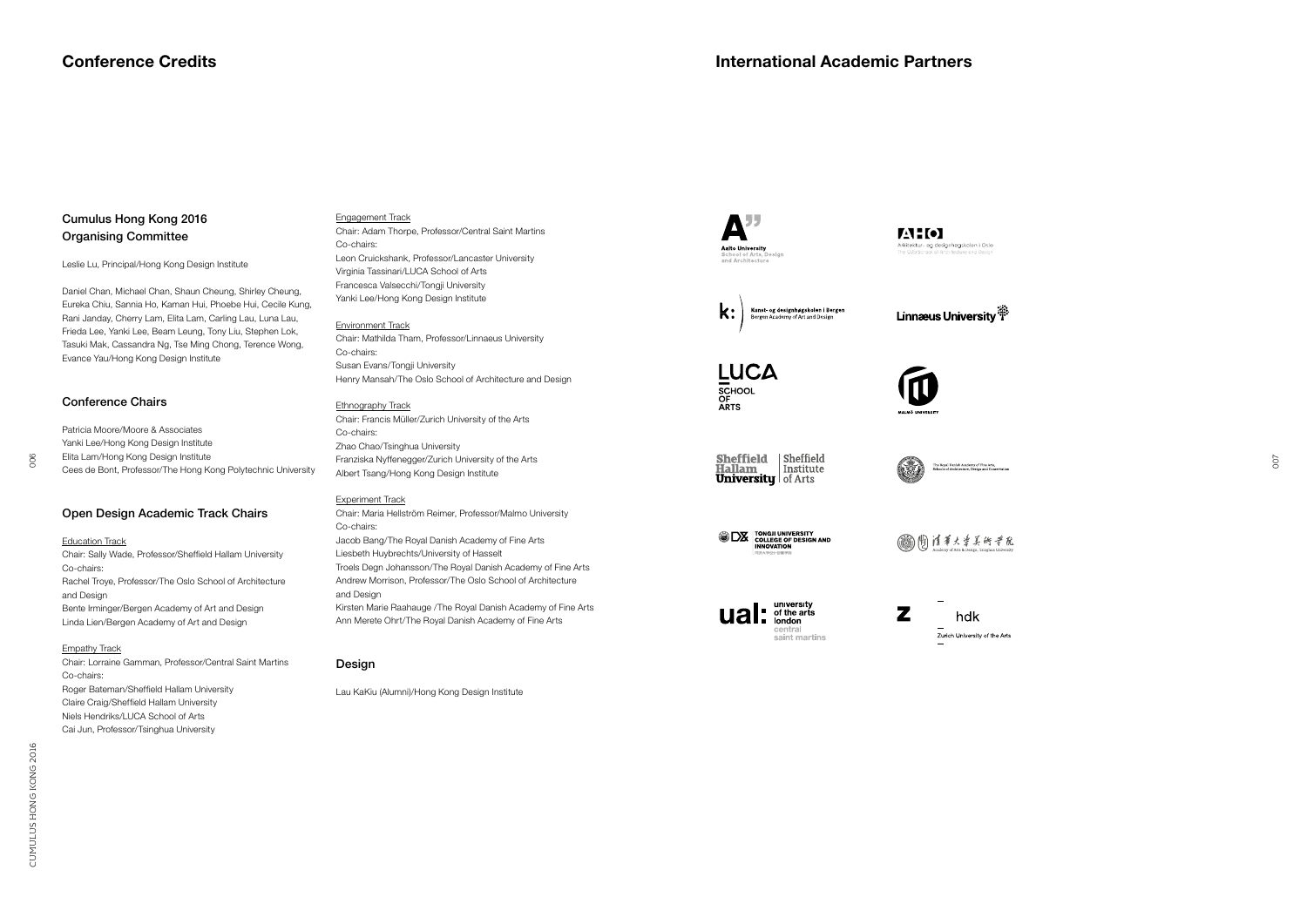251

### Mariana Amatullo, Stella Hernandez, Penny Herscovitch

Over 7 million children a year suffer from burn injuries across Latin America, and a child's healing process can take over 20 years, due to multiple surgeries as children grow<sup>1</sup>. In partnership with COANIQUEM, a nonprofit pediatric treatment facility in Santiago, Chile that cares for young burn survivors free of charge, the Designmatters Safe Niños multidisciplinary studio hosted by the Environmental Design Department at ArtCenter College of Design, Pasadena, California, challenged students to co-create with stakeholders to reinvigorate the 6-acre campus with innovative, human-centered and engaging environments aimed at optimal healing for children, and support the holistic medical approach of the center.<sup>2</sup>

ArtCenter College of Design, Pasadena, United States designmatters@artcenter.edu, stella\_hernandez@msn.com, pad@padlab.com

### ABSTRACT

Field research at COANIQUEM afforded the design team the experience of living alongside pediatric patients and their families, and connecting with them across language, culture, art, play and music. Students and faculty used various design ethnography tools to uncover issues and opportunities informed by stakeholders' daily behaviors and activities across campus, from day-in-thelife patient journeys to brainstorming sessions with medical staff. Two follow-up field testing trips allowed a smaller group from the studio to further test ideas and push co-creation and empathic methodology to arrive at novel and useful solutions that are integrated together under an umbrella concept of an "Ecosystem of Healing."

The Safe Niños: Design for Holistic Healing book,<sup>3</sup> published by Designmatters in 2017, presents a narrative overview of the studio, beginning with its inception and concluding with a look toward impact at the project implementation level. The exhibition presented at the Cumulus conference features prominent illustration and graphics incorporated throughout the Ecosystem of Healing proposal

# Safe Niños: designing empathic environments for child burn survivors

### INTRODUCTION

Designmatters' newest publication, Safe Niños: Design for Holistic Healing, is a comprehensive narrative of the Safe Niños transdisciplinary studio and subsequent Development Seminar. The publication offers an overview of the project's inception, beginning with the students' empathic, co-creative research at COANIQUEM with patients, families and medical staff. Back at ArtCenter, the narrative follows students through their initial concept ideation and prototyping, as well as their decision to collaborate as a unified team and present holistic, patient-centric outcomes to COANIQUEM stakeholders. The publication concludes with a look toward impact, featuring environmental and graphic design projects from the Safe Niños Development Seminar that are seeing implementation on COANIQUEM's campus. The book's designer, as well as key contributors, will be present to share insights on the design process and field questions.

The Cumulus Exhibition is a series of illustrated panels that present the empathic design process of the Safe Niños studio, as well as significant outcomes from the collaboration that are already making an impact with COANIQEUM stakeholders. Tying in with the Safe Niños publication, illustrations, photography and spreads from the book are featured throughout the exhibition.

### Aim & Objective

Over 7 million children a year suffer from burn injuries across Latin America. According to the World Health Organization (WHO), the rate of child deaths from burns is 7 times higher in low- and middle-income countries than in high-income countries. A child's healing process can take over 20 years, due to multiple surgeries as children grow, with the process often representing a significant psychological and economic toll on the entire family unit. In partnership with COANIQUEM, a nonprofit pediatric treatment facility in Santiago, Chile that cares for young burn survivors free of charge, the Designmatters Safe Niños multidisciplinary studio hosted by the Environmental Design Department at ArtCenter challenged students to co-create with stakeholders to reinvigorate the 6-acre campus with innovative, human-centered and engaging environments that afford optimal healing for children, and support the holistic medical approach of the center.

From a design for social innovation pedagogical perspective, the project modeled a highly collaborative professional studio environment, where students and faculty collaborated as a unified team to

Co-creation was also used as a method of inquiry and adopted as a design research technique that influenced the design exploration and design development phases of the studio. While on campus teams used various design ethnography tools from day-in-the-life patient journeys, cultural probes, participatory design research sessions through art-making and play, qualitative interviews, participant observation and brainstorming with medical staff, etc in order to uncover issues and opportunities informed by stakeholders' daily behaviors and activities across campus. Many of these various techniques were codified ahead of time by method cards and a research guide manual developed the faculty for the studio. 2 For a complete case study of the Safe Niños studio, see http:// designmattersatartcenter.org/proj/safe-ninos/ and http://designmattersatartcenter.org/proj/coaniquem-safe-ninos-dev-seminar/. <sup>3</sup> The Safe Niños: Design For Holistic Healing publication is available for download at http://designmattersatartcenter.org/library/ books-articles/.

envision innovative and cost-effective ways to create human-centered environments that will support a healing and nurturing atmosphere within the existing campus of COANIQUEM, where young burn survivors across Latin America receive treatment.

Driven by a co-creation mindset and methodology framework, the team seeks to design creative spaces and patient-centric experiences that are welcoming and therapeutic, as well as fun and interactive. With the aim of meeting the needs and aspirations of pediatric patients from underserved communities in Latin America, the studio presents an interesting exemplar of a design for social innovation project were empathy was integral to the research process and proposed design interventions.

### Methodology & Process

 At the onset of the studio, co-creation as a mindset and collective creativity were paramount as students reached out and established rapport with a variety of stakeholders (ranging from patients to medical personnel) for generative research, contextual inquiry and problem-solving.

Two weeks of immersive field research at the COANIQUEM burn rehabilitation campus in Santiago, Chile, afforded the design team the experience of living alongside pediatric patients and their families in the residential housing of the Center's campus. In small teams, students listened to people's stories and aspirations, learning from their experiences and developing empathy with patients, their families and medical staff. They connected across language and culture, through play, art, dance & music.

### Result/Discussion

Upon their return to ArtCenter – and inspired by the holistic nature of COANIQUEM's approach to treatment– the studio decided to work together as a unified team, integrating proposed design solutions across the spectrum of opportunities and challenges uncovered in the field. This allowed students to develop one overriding concept with interconnected elements that they iterated and prototyped in a cyclical feedback-loop process guided by faculty and COANIQUEM stakeholders feedback. This process of co-design was amplified through a second trip to the COANIQUEM campus from a representative team midway through the project.

By the conclusion of the 16-week studio, a number of proposed designs solutions emerged and were unified under the umbrella concept of an "Ecosystem of Healing" that is intended to trans-

form the experience of patients and families seeking treatment at the clinic into a journey that promotes nurturing spaces for healing and play. At the conclusion of this second studio in August 2016, the team returned to Chile to do a second round of prototype testing and started implementing some of the solutions that were ready. Projects that were piloted in this phase included: environments that provide age specific relaxation and play spaces (TeenZone); a digital check-in system for the waiting room area; an environmental graphics system of signage and storytelling for the clinic and interactive therapeutic toys for young children to accelerate healing.

# About NGO Partner, COANIQUEM

Since its inception in 1979 by Dr. Jorge Rojas-Zegers, COAN-IQUEM has cared for more than 100,000 children suffering from devastating and life-altering burn injuries. Because of partnerships and international support, COANIQUEM can offer their services at no cost to families, many who live in underserved communities. COANIQUEM treats 8,000 patients annually, with survivors and families living on the facility grounds for weeks and months as they undergo treatments and therapy sessions. Taking a holistic approach, COANIQUEM combines medical attention, restorative healing and comprehensive rehabilitation programs to treat physical and psychological scars.

### **References**

1 Data source COANIQUEM, see http://coaniquem.cl/estadisticas-de-quemadura/

Keywords co-creation, social-innovation, design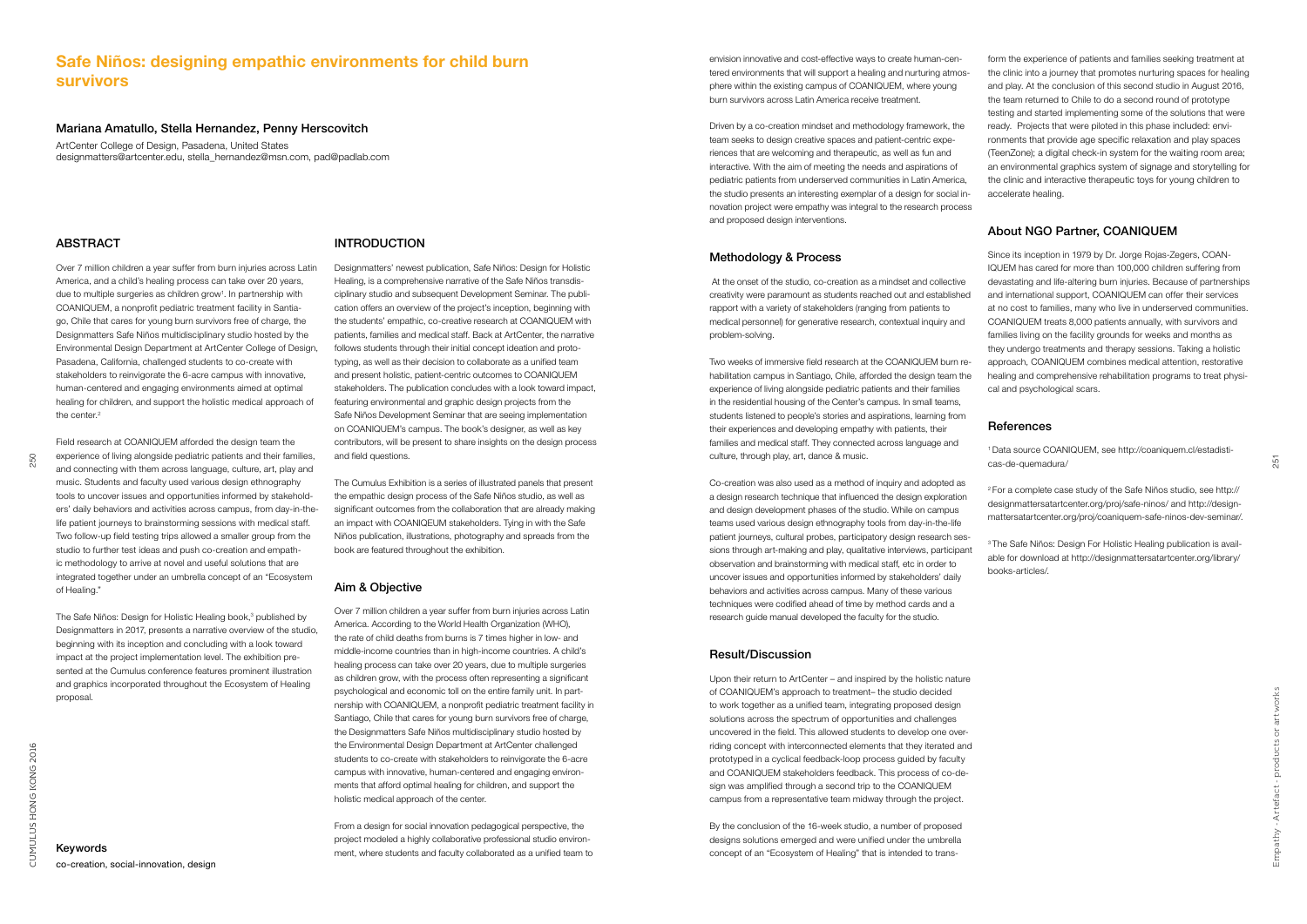Empathy - Artefact - products or artworks Empathy - Artefact - products or artworks

253



Figure 1. (Project timeline) excerpt from the Safe Niños: Design for Holistic Healing publication



Figure 2. (Field research) excerpt from the Safe Niños: Design for Holistic Healing publication healing media content of the Safe Niños Healing Tree Project by Alvin Oei is a magical Chilean-inspired ecosystem that







helps burned children become experts in their own path to healing.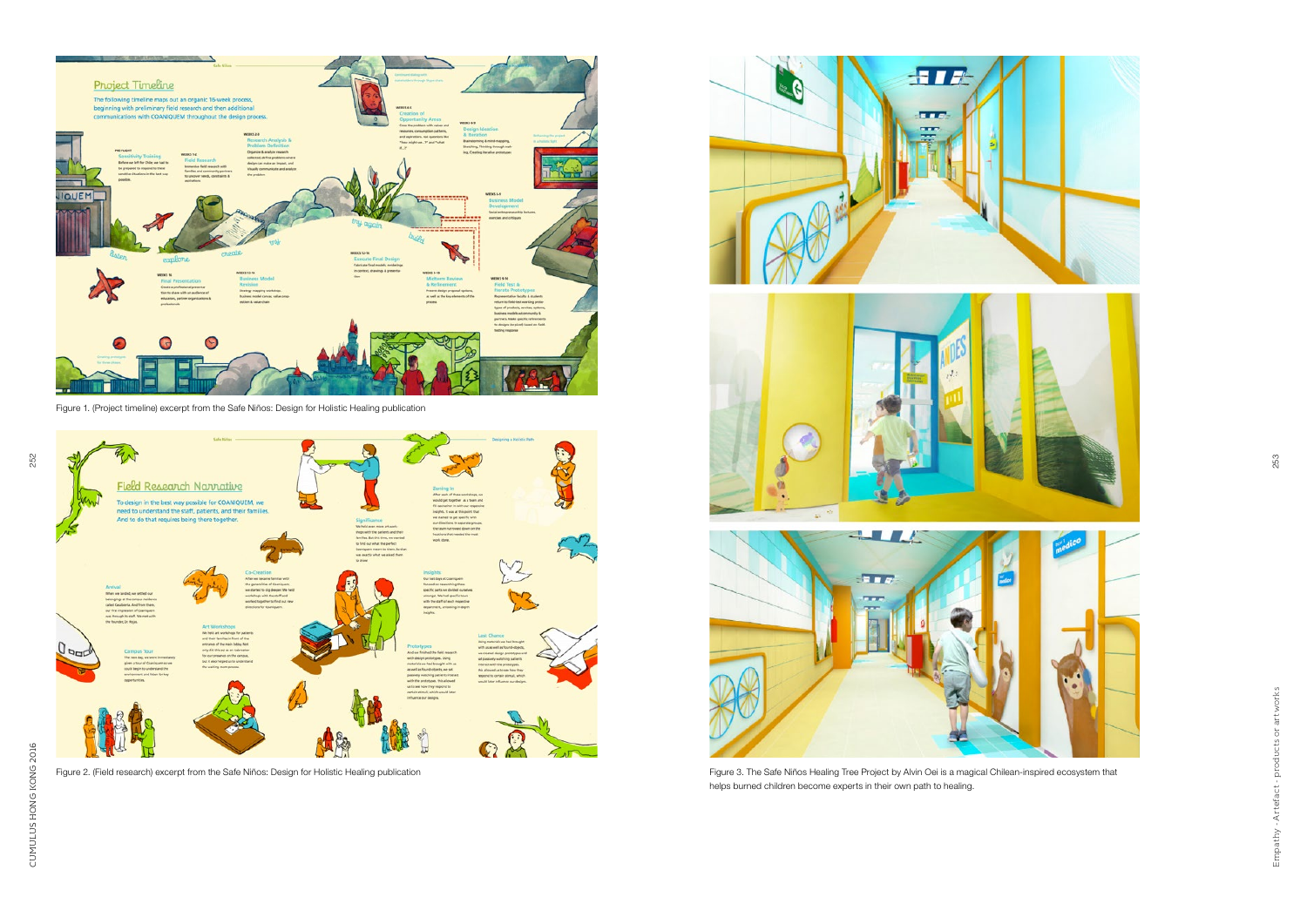



**teelocker** 

Publications in Cumulus Working Papers Series

| 01/98              | Prague                  | Academy of Arts, Architecture and Design   |
|--------------------|-------------------------|--------------------------------------------|
| 02/98              | <b>Dublin</b>           | National College of Arts and Design        |
| 03/99              | <b>Rome</b>             | Istituto Europeo di Design                 |
| 04/99              | Ljubljana               | University of Ljubljana, Academy of Fine A |
| 05/00              | <b>Helsinki</b>         | University of Art and Design Helsinki      |
| 06/00              | <b>Kolding</b>          | Designskolen Kolding                       |
| $\overline{07/01}$ | <b>Baltic Sea</b>       | Konstfack                                  |
| 08/02              | <b>Paris</b>            | École Supérieure d'Arts Graphiques et d'A  |
| 09/02              | Colle di Val d'Elsa     | Istituto Europeo di Design                 |
| 10/03              | <b>Tallinn</b>          | <b>Estonian Academy of Arts</b>            |
| 11/03              | <b>Saint-Petersburg</b> | Saint-Petersburg State University of Techr |
| 12/04              | Oslo                    | Oslo School of Architecture AHO            |
| 13/04              | <b>Utrecht</b>          | Utrecht School of the Arts                 |
| 14/05              | Lisbon                  | Escola Superior de Design IADE             |
| 15/05              | Copenhagen              | Danmarks Designskole                       |
| 16/06              | <b>Nantes</b>           | L'Ecole de Design Nantes Atlantique        |
| 17/06              | <b>Warsaw</b>           | <b>Warsaw Academy of Fine Arts</b>         |
| 18/07              | <b>Schwäbisch Gmünd</b> | Hochschule für Gestaltung Schwäbisch G     |
| 19/07              | <b>Bratislava</b>       | Academy of Fine Arts and Design Bratislay  |
| 20/08              | Kyoto                   | Kyoto Seika University                     |
| 21/08              | <b>Saint-Etienne</b>    | Ecole Supérieure d'Art et Design de Saint- |
| 22/09              | <b>London-Vilnius</b>   | Ravensbourne College of Design and Con     |
|                    |                         | & Vilnius Academy of Arts                  |
| 23/09              | <b>Auckland</b>         | Department of Design and Visual Arts, Un   |
| 24/09              | <b>Melbourne</b>        | Swinburne University of Technology & RM    |
| 25/10              | Genk                    | Media & Design Academy Genk                |
| 26/10              | Shanghai                | <b>Tongji University</b>                   |
| 27/11              | <b>Paris-Sèvres</b>     | <b>Strate College</b>                      |
| 28/12              | Helsinki-Espoo          | Aalto University School of Arts, Design an |
| 29/13              | <b>Kalmar</b>           | <b>Linnæus University</b>                  |
| 30/13              | <b>Ekaterinburg</b>     | Ural State Academy of Architecture and A   |
| 31/13              | <b>Dublin</b>           | National College of Art and Design         |
| 32/14              | <b>Aveiro</b>           | Universidade de Aveiro                     |
| 33/16              | <b>Hong Kong</b>        | Hong Kong Design Institute                 |

Cumulus Working Papers, documentation of meetings by Cumulus, International Association of Universities and Colleges of Art, Design and Media, established in 1991. Cumulus Hong Kong Working Papers are published by the Hong Kong Design Institute documenting the "Open Design for E-very-thing" conference, which took place in November 2016.

Fine Art & Design, Dept of Design

s et d'Architecture Interieure ESAG<sup>ra</sup>

f Technology and Design

isch Gmünd 3ratislava

<sup>2</sup> Saint-Etienne nd Communication

4rts, Unitec y & RMIT University

**2** Sign and Architecture

and Arts